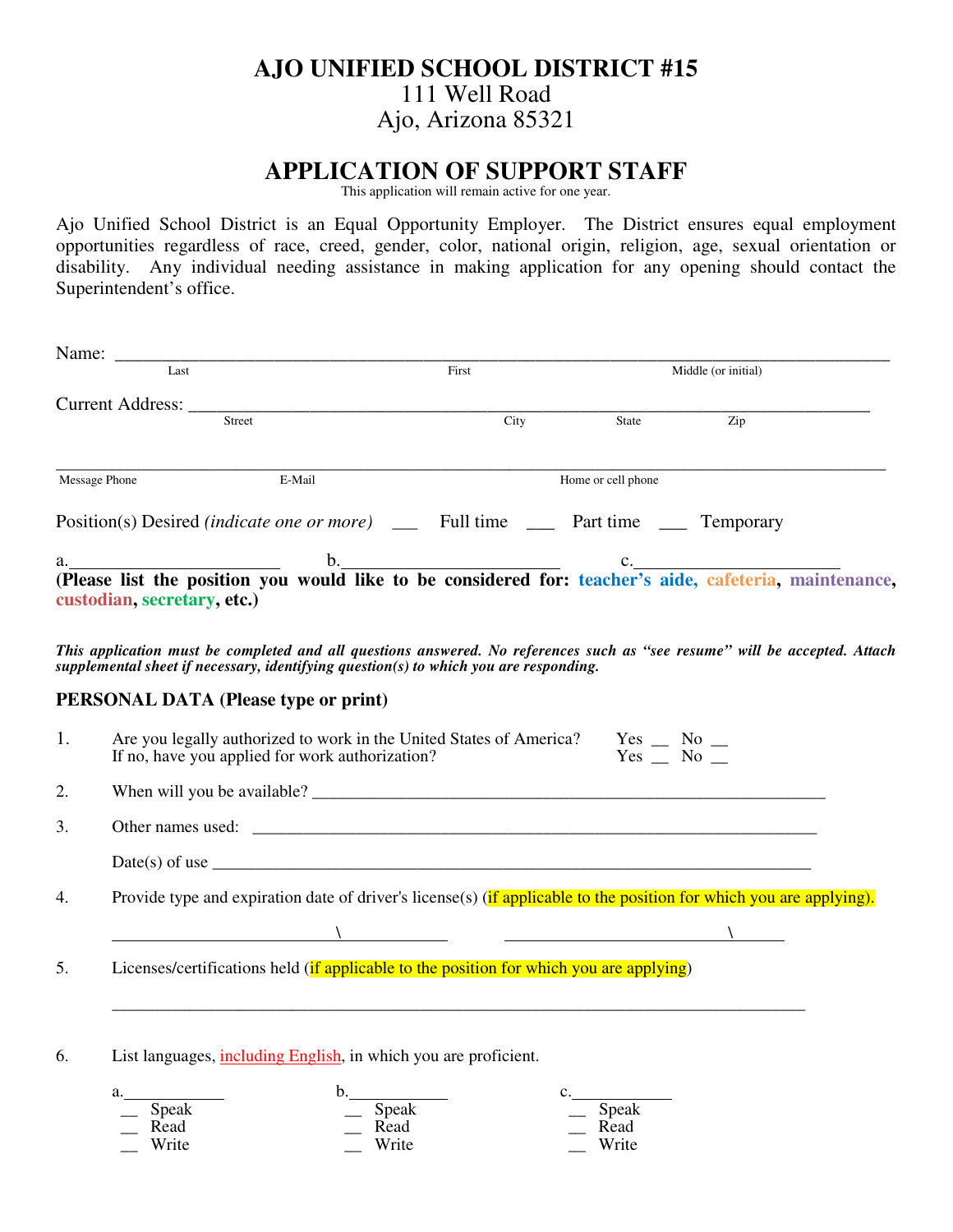#### **WORK EXPERIENCE**

7. (Provide information below for employer for at least last ten years with most recent experience first. Be sure to list complete information, including the employer's phone number. Attach supplemental sheets if necessary.

| <i><b>*Dates</b></i><br><b>Employed</b><br>Month/Yr | <b>Employer's Name</b><br>(Include address/phone) | Supervisor's<br>Name | <b>Position Title</b> | <b>Reason for</b><br>leaving |
|-----------------------------------------------------|---------------------------------------------------|----------------------|-----------------------|------------------------------|
| From:<br>To:                                        |                                                   |                      |                       |                              |
| From<br>To:                                         |                                                   |                      |                       |                              |
| From:<br>To:                                        |                                                   |                      |                       |                              |
| From:<br>To:                                        |                                                   |                      |                       |                              |
| From:<br>To:                                        |                                                   |                      |                       |                              |

**\*** You are required to provide the month and year for each date required.

If you are being considered for employment, the District will contact your current and past employers. If you do not authorize us to contact one or more of the above employers/supervisors, indicate her, listing the employers that you do not authorize us to contact.

8. Please explain any gaps in employment of over 30 days for the past 10 years, except for summer break if your employment was in a school that had summer break. Attach supplemental sheet if necessary.

\_\_\_\_\_\_\_\_\_\_\_\_\_\_\_\_\_\_\_\_\_\_\_\_\_\_\_\_\_\_\_\_\_\_\_\_\_\_\_\_\_\_\_\_\_\_\_\_\_\_\_\_\_\_\_\_\_\_\_\_\_\_\_\_\_\_\_\_\_\_\_\_\_\_\_\_\_\_\_\_\_\_\_\_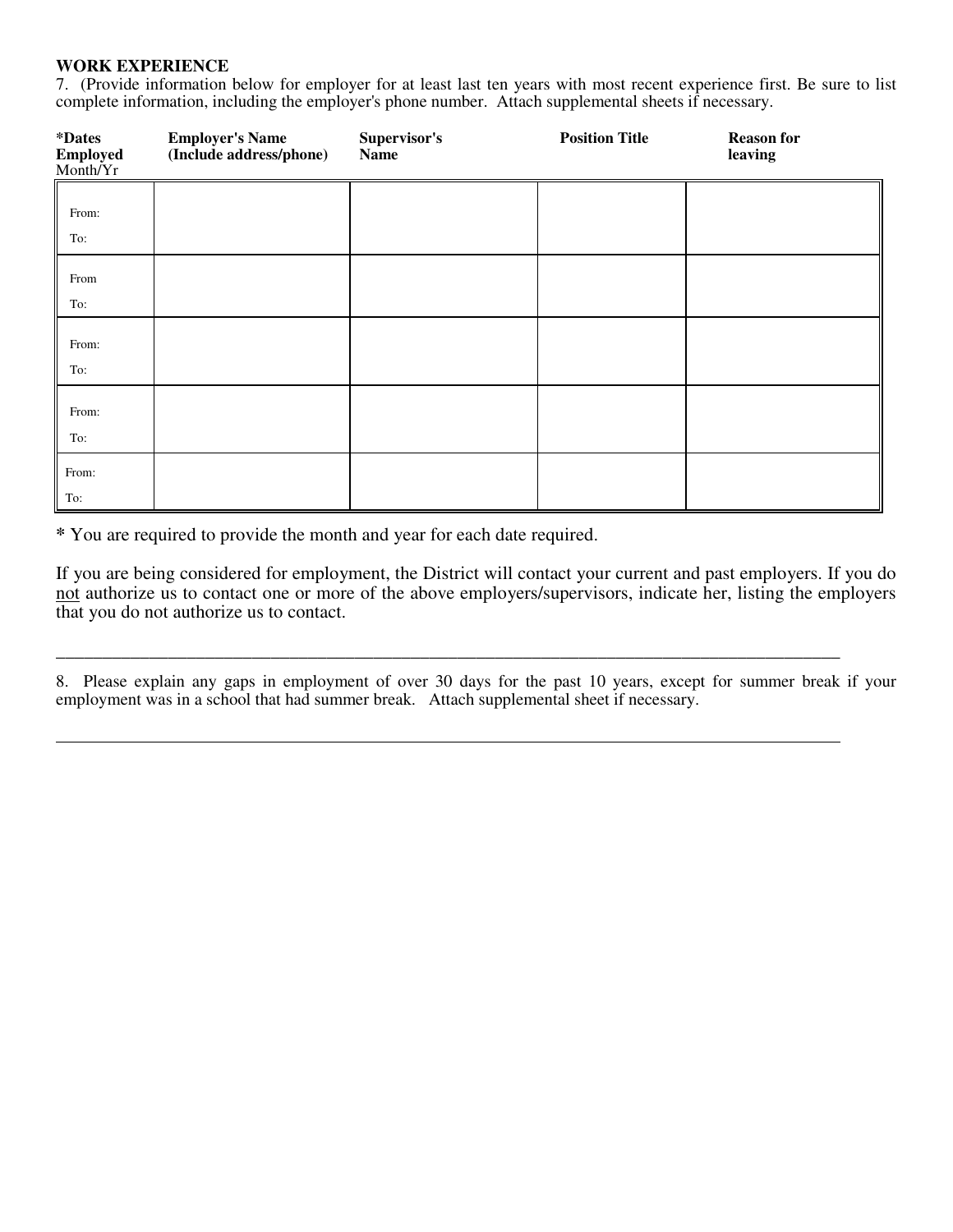# **EDUCATION, TRAINING AND INTERESTS**

9. List schools attended and special training received. Circle highest year completed  $\Box$  High School Diploma

 $\Box$  G.E.D.

| <b>Trade/business school</b> |                 |                                                                                                              | I did not graduate. Highest grade completed was: 7 8 9 10 11 12 |
|------------------------------|-----------------|--------------------------------------------------------------------------------------------------------------|-----------------------------------------------------------------|
| <b>NAME</b>                  | <b>LOCATION</b> | <b>DIPLOMA</b><br>(If you did not receive a<br>degree, state the number<br>of credit hours you<br>received). | <b>MAJOR AREA OF</b><br><b>STUDY</b>                            |
|                              |                 |                                                                                                              |                                                                 |
|                              |                 |                                                                                                              |                                                                 |
|                              |                 |                                                                                                              |                                                                 |
|                              |                 |                                                                                                              |                                                                 |

| College     |                 |                                                                                                   |                                      |  |  |
|-------------|-----------------|---------------------------------------------------------------------------------------------------|--------------------------------------|--|--|
| <b>NAME</b> | <b>LOCATION</b> | DEGREE (If you did<br>not receive a degree, state<br>the number of credit<br>hours you received). | <b>MAJOR AREA OF</b><br><b>STUDY</b> |  |  |
|             |                 |                                                                                                   |                                      |  |  |
|             |                 |                                                                                                   |                                      |  |  |
|             |                 |                                                                                                   |                                      |  |  |
|             |                 |                                                                                                   |                                      |  |  |

\_\_\_\_\_\_\_\_\_\_\_\_\_\_\_\_\_\_\_\_\_\_\_\_\_\_\_\_\_\_\_\_\_\_\_\_\_\_\_\_\_\_\_\_\_\_\_\_\_\_\_\_\_\_\_\_\_\_\_\_\_\_\_\_\_\_\_\_\_\_\_\_\_\_\_\_\_\_\_\_\_\_\_\_\_\_\_

\_\_\_\_\_\_\_\_\_\_\_\_\_\_\_\_\_\_\_\_\_\_\_\_\_\_\_\_\_\_\_\_\_\_\_\_\_\_\_\_\_\_\_\_\_\_\_\_\_\_\_\_\_\_\_\_\_\_\_\_\_\_\_\_\_\_\_\_\_\_\_\_\_\_\_\_\_\_\_\_\_\_\_\_\_\_\_

\_\_\_\_\_\_\_\_\_\_\_\_\_\_\_\_\_\_\_\_\_\_\_\_\_\_\_\_\_\_\_\_\_\_\_\_\_\_\_\_\_\_\_\_\_\_\_\_\_\_\_\_\_\_\_\_\_\_\_\_\_\_\_\_\_\_\_\_\_\_\_\_\_\_\_\_\_\_\_\_\_\_\_\_\_\_\_

Describe additional training not listed above: \_\_\_\_\_\_\_\_\_\_\_\_\_\_\_\_\_\_\_\_\_\_\_\_\_\_\_\_\_\_\_\_\_\_\_\_\_\_\_\_\_\_\_\_\_\_\_\_\_\_\_\_\_

Describe special abilities or talents applicable to position requested: \_\_\_\_\_\_\_\_\_\_\_\_\_\_\_\_\_\_\_\_\_\_\_\_\_\_\_\_\_\_\_\_\_\_\_\_

Are there extracurricular activities which you would be interested in supervising?\_\_\_\_\_\_\_\_\_\_\_\_\_\_\_\_\_\_\_\_\_\_\_\_\_\_\_\_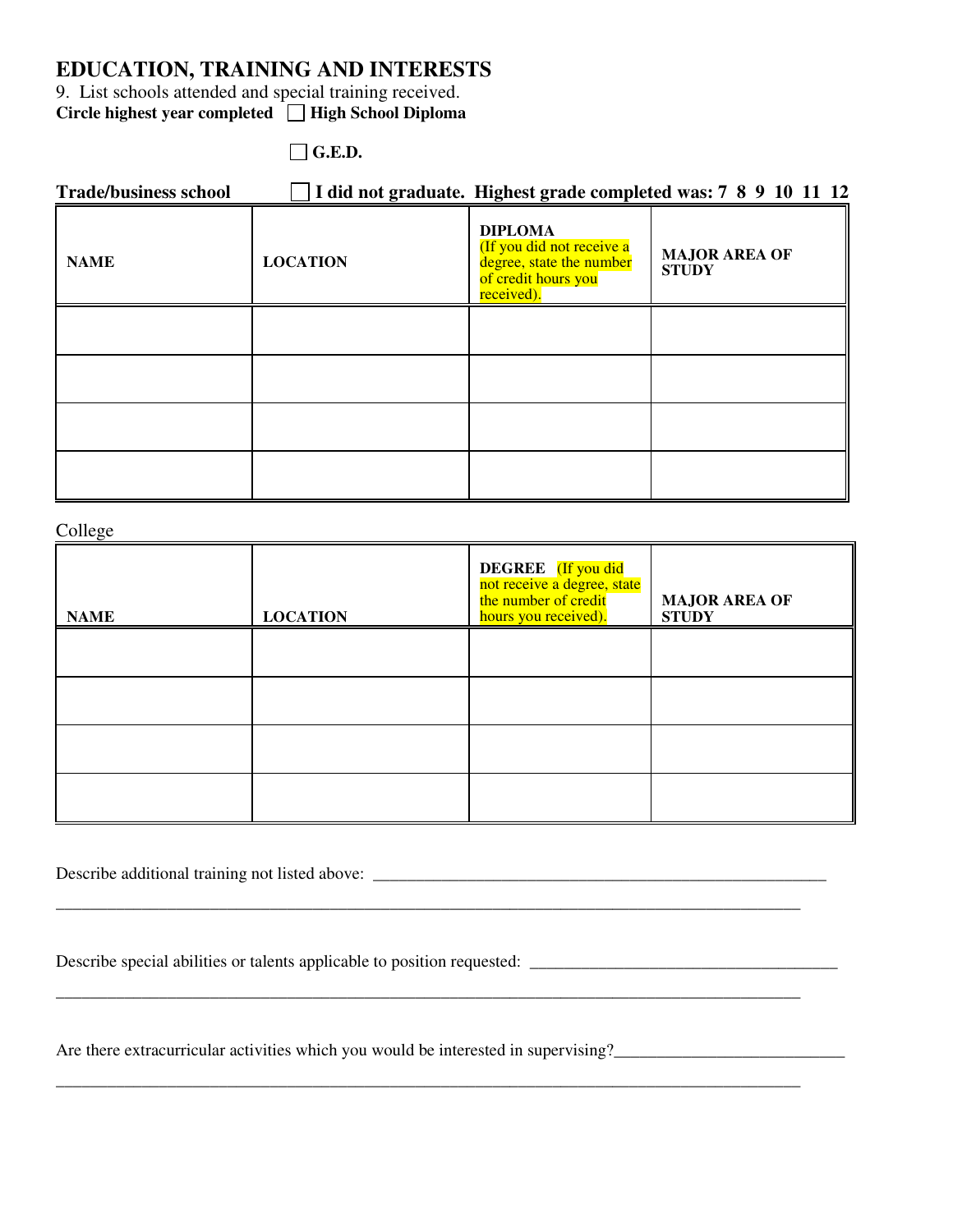# **PERSONAL REFERENCES**

10. Give names and complete addresses of 3 references who are familiar with your personality, character and work habits. **(Do not use relatives as references)** 

| <b>NAME</b> | *DATES KNOWN | <b>OCCUPATION</b><br><b>RELATIONSHIP</b> | <b>EMAIL</b> | <b>PHONE</b> |
|-------------|--------------|------------------------------------------|--------------|--------------|
|             | From         |                                          | <b>EMAIL</b> |              |
|             | To:          |                                          | <b>EMAIL</b> |              |
|             | From         |                                          | <b>EMAIL</b> |              |
|             | To:          |                                          | <b>EMAIL</b> |              |
|             | From         |                                          | <b>EMAIL</b> |              |
|             | To:          |                                          | <b>EMAIL</b> |              |

#### **\* Provide month and year.**

11. "**Yes" answers to any of the following 4 questions will not necessarily result in denial of employment**. The District will consider all the circumstances, including the date and nature of events. Your written explanation will assist the District in determining your eligibility and suitability for employment. Attach supplemental sheets if necessary.

Have you ever been nonrenewed or dismissed (fired) from any job, or resigned at the request of your employer, or while charges against you or an investigation of your behavior was pending? You must answer "Yes" even if the matter was later resolved with any form of settlement or severance agreement, regardless of its terms. If you answer "YES" you must provide the date of termination of employment, the name, address and telephone number of the employer(s) and a statement of the alleged reasons for termination or request for resignation.

Yes No Explanation:

Have you been interviewed or hired for a position at the Ajo Unified School District? If so, what position and how long were you employed? What was your reason for leaving the Ajo Unified School District?

Yes No Explanation:

Have you ever had a professional or trade license or certificate of any kind (state certificate or otherwise) revoked or suspended, or is any charge or complaint against you before any professional or trade licensing or certification agency or body? If you answer "Yes" you must provide the dates of proceedings, name, address and telephone number of the agency or body where proceedings took place, a statement of the accusations against you and the final disposition.

Yes No Explanation:

Are you now being investigated for any alleged misconduct or other alleged grounds for discipline by any professional or trade licensing, certification or other regulatory body (state certification or otherwise) or by your current or any previous employer? If you answer "Yes" you must provide the name, address and telephone number of the employer or licensing body and a statement of the accusations against you.

Yes No Explanation: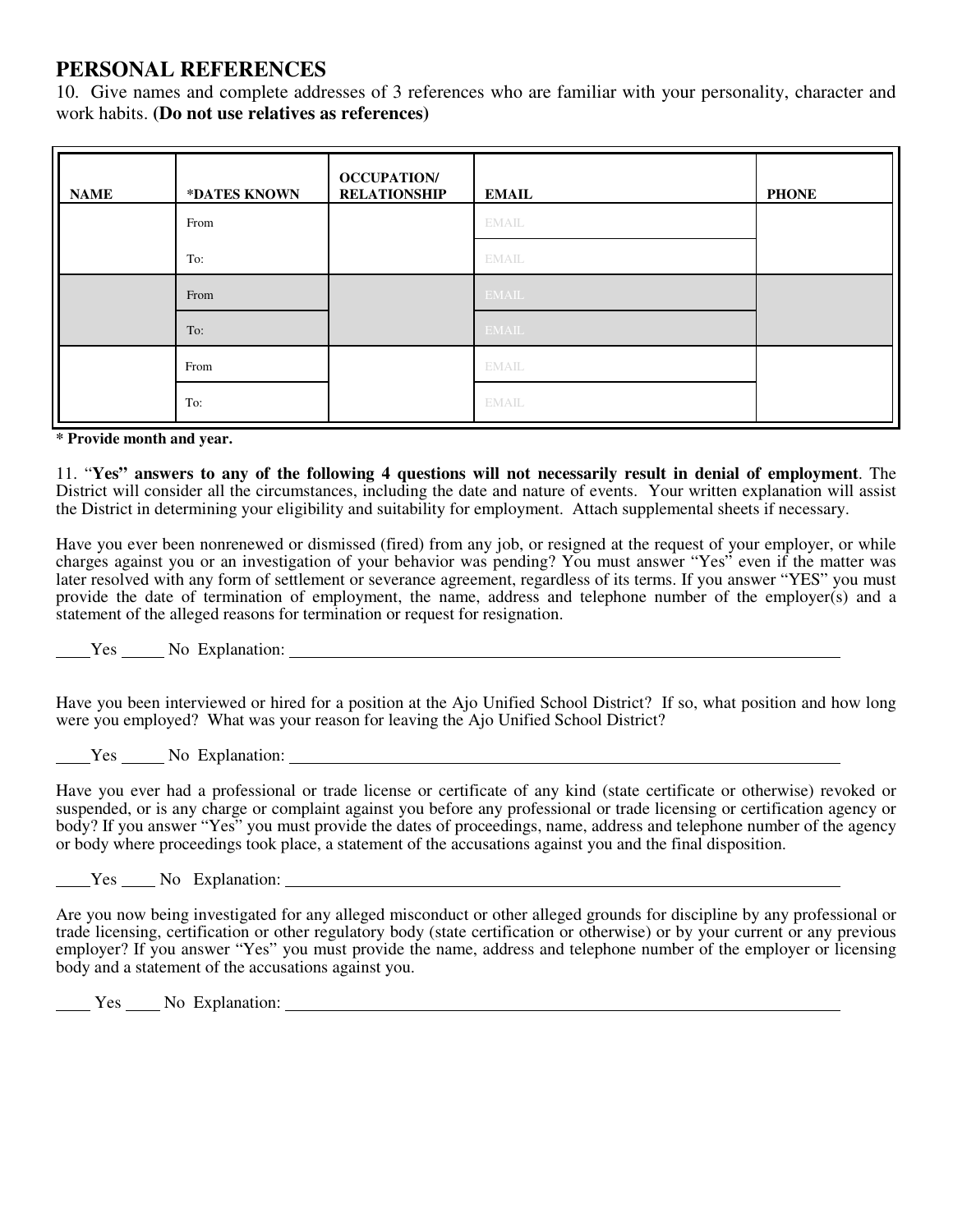#### 12. **CONVICTION DISCLOSURE**

Because of the responsibility the Ajo Unified School District No. 15 has to its school children and community, the following information is required from all applicants and employees regarding background and convictions.\* A record of conviction does not necessarily disqualify an applicant from consideration; however, failure to complete this form accurately and completely may mean disqualification from consideration for employment or may be cause for consideration of dismissal if employed and may result in prosecution for filing false information with a public agency. Applicants and employees must report any convictions that occur after they initially completed this form. Questions regarding this information should be directed to the Superintendent's Office. In conjunction with this, if you were not fingerprinted by the Arizona Department of Education when you received a professional certificate, you will be required to submit fingerprints for a background check.

Have you ever been convicted\* of, admitted to committing, plea bargained or are you awaiting trial for any crime (excluding only minor traffic violations not involving any allegation of drug or alcohol impairment)? A DUI conviction is not considered a minor traffic offense. *You must answer yes if the matter was later dismissed, vacated or expunged.*  $Yes$  No  $\_\_$ 

**\*CONVICTION** means the final judgment on a verdict or a finding of guilty, a plea of guilty, or a plea of nolo contendere, in any state or federal court of competent jurisdiction in a criminal case, regardless of whether an appeal is pending or could be taken. Conviction does **not** include a final judgment which has been expunged by pardon, reversed, set aside or otherwise rendered invalid.

### **IF YOU ANSWERED YES COMPLETE THE FOLLOWING CONVICTION INFORMATION. Attach additional sheets as necessary.**

| <b>CONVICTION INFORMATION</b> |                    |                     |                     |  |  |
|-------------------------------|--------------------|---------------------|---------------------|--|--|
| 1. Conviction Charge          |                    | Date of Conviction  | Court of Conviction |  |  |
| City                          | State              | Amt.of Fine         | Length of Jail Term |  |  |
| Remarks:                      |                    |                     |                     |  |  |
| Length and Terms of Probation |                    |                     |                     |  |  |
| 2. Conviction Charge          | Date of Conviction | Court of Conviction |                     |  |  |
| City                          | State              | Amt.of Fine         | Length of Jail Term |  |  |
| Remarks:                      |                    |                     |                     |  |  |
| Length and Terms of Probation |                    |                     |                     |  |  |